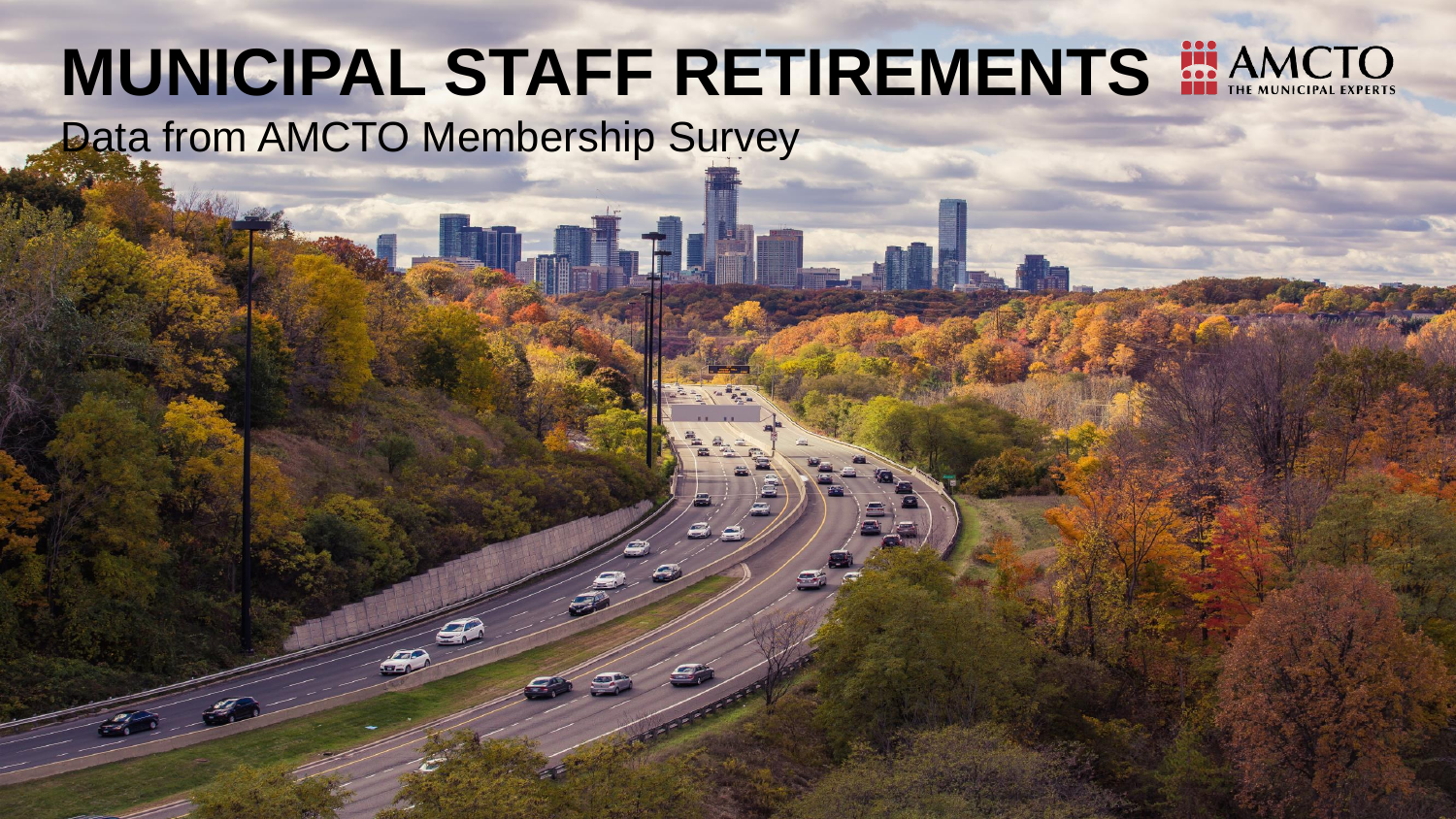#### BACKGROUND

- Survey conducted in December 2015
- 455 responses from AMCTO members
- For more information contact:
	- Rick Johal, Director of Member and Sector Relations (richal@amcto.com)
	- Eric Muller, Policy Advisor ([emuller@amcto.com\)](mailto:emuller@amcto.com))

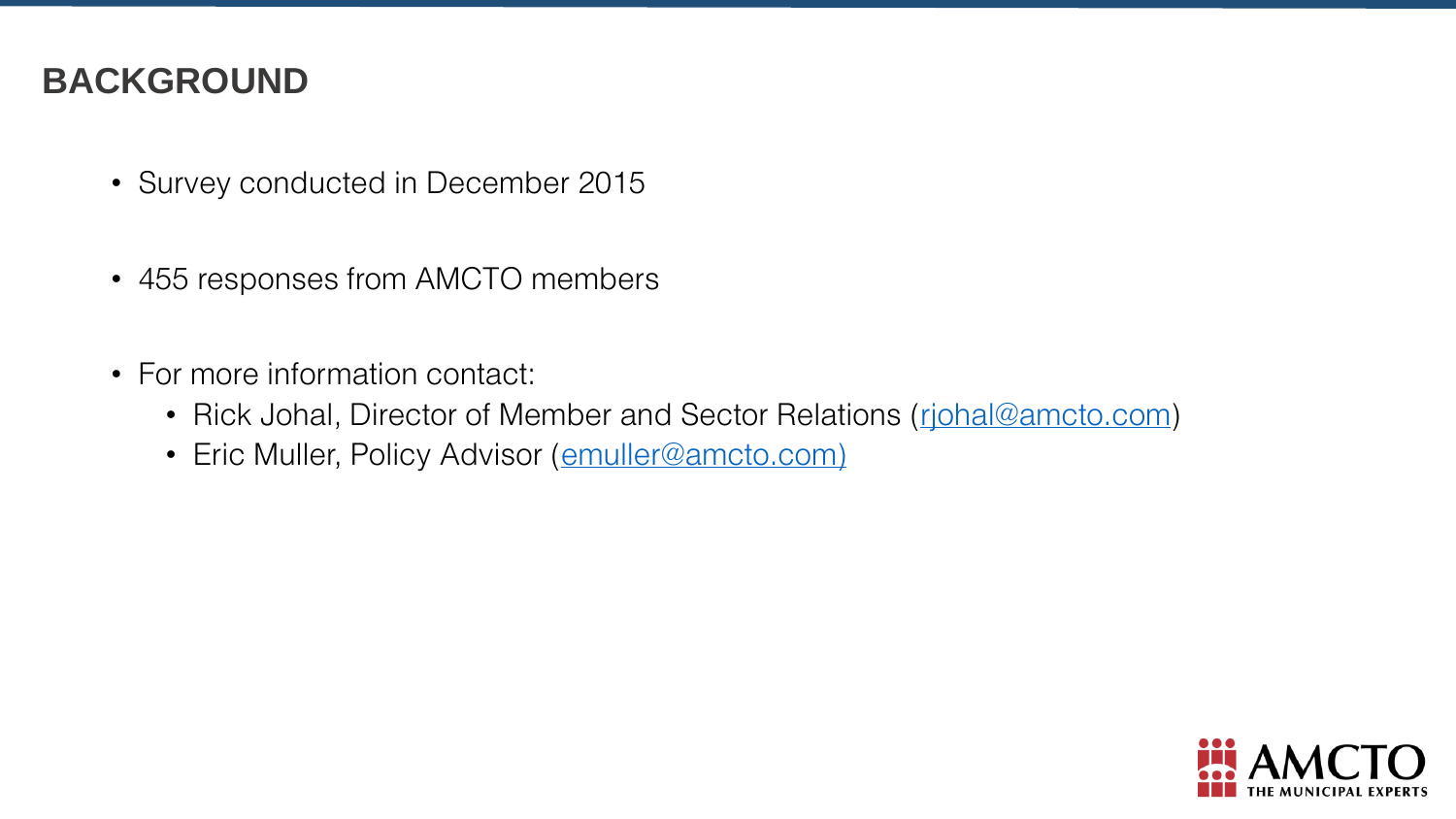RETIREMENT | How long do you have until your anticipated retirement?



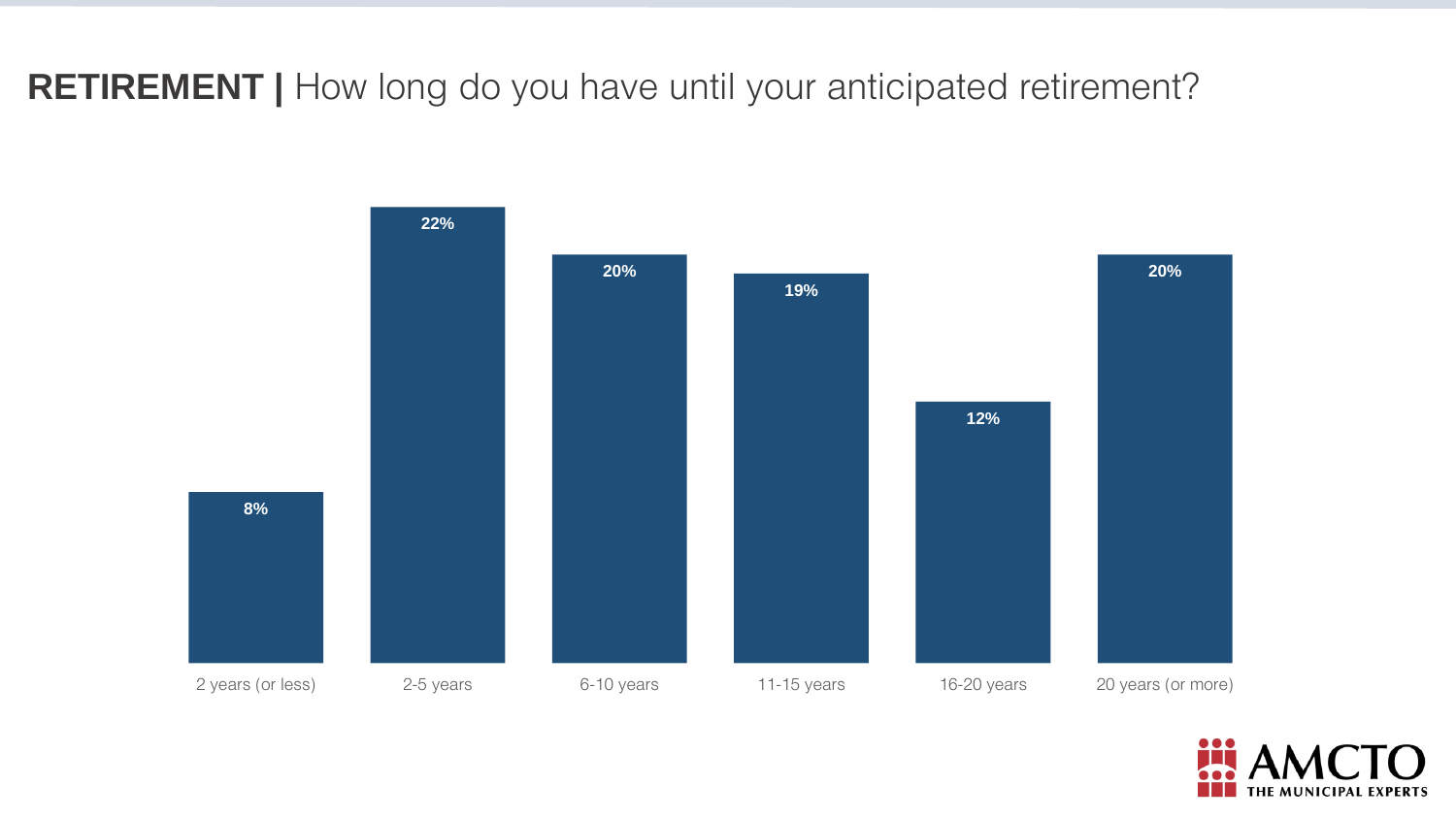### RETIREMENT | By educational attainment

■ 2 years (or less) ■ 2-5 years ■ 6-10 years ■ 11-15 years ■ 16-20 years ■ 20 years (or more)



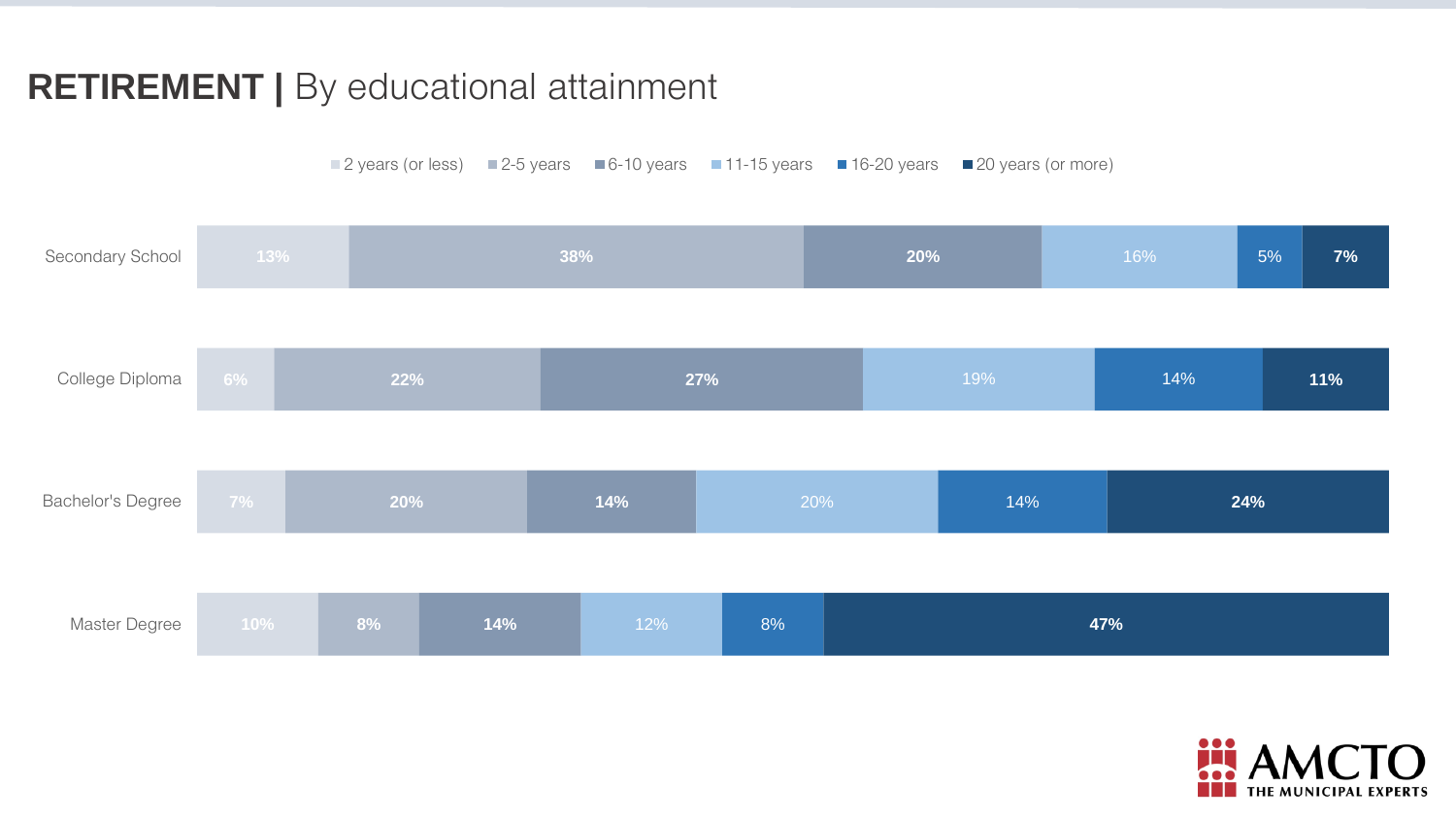### RETIREMENT | By population of municipal employer



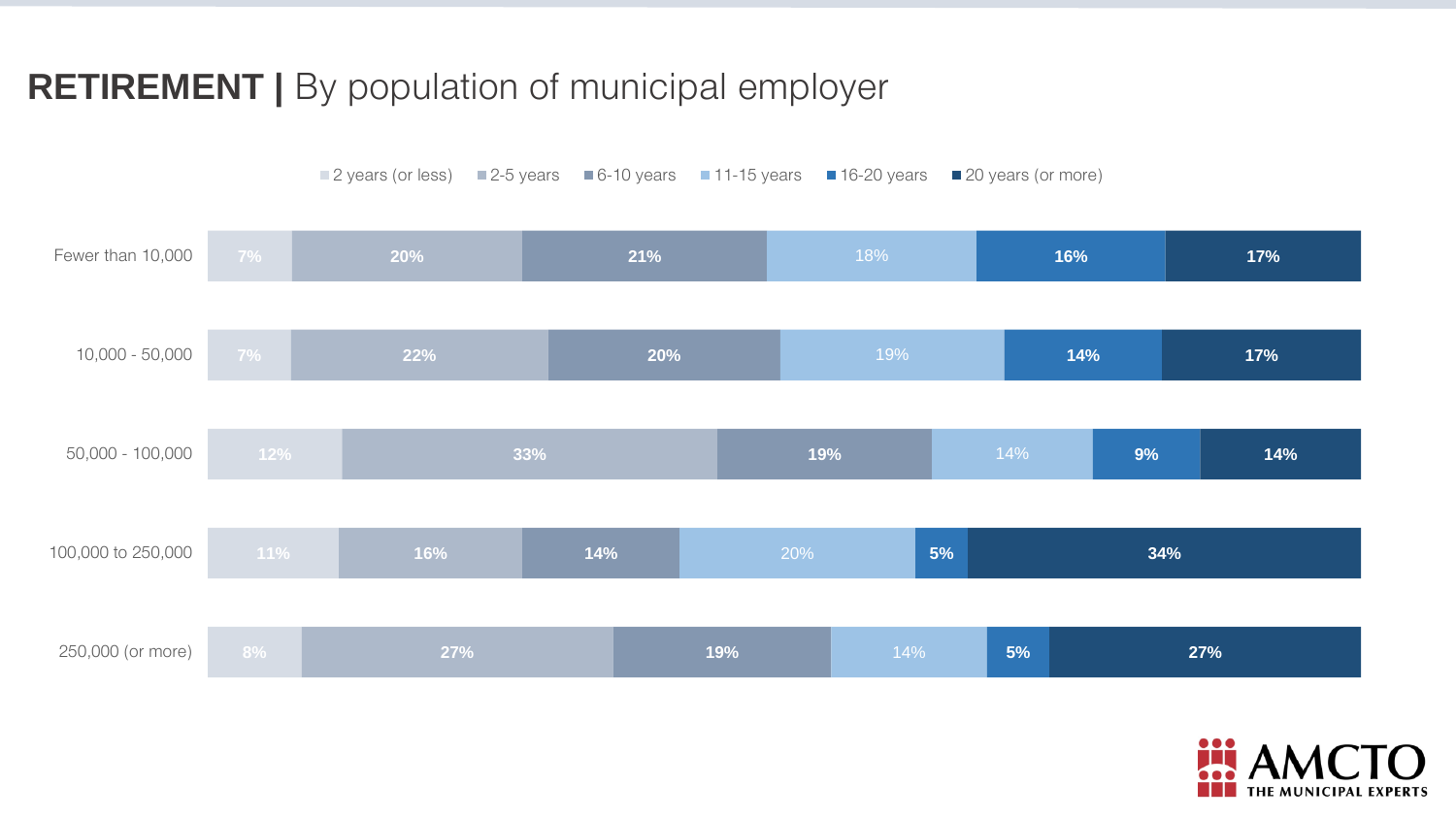### RETIREMENT | By tier

■ 2 years (or less) ■ 2-5 years ■ 6-10 years ■ 11-15 years ■ 16-20 years ■ 20 years (or more)

| An upper-tier municipality | 16% |  | 18% |  | 21% |  | 24% |  |     | 5% | 16% |
|----------------------------|-----|--|-----|--|-----|--|-----|--|-----|----|-----|
| A single-tier municipality | 8%  |  | 22% |  | 18% |  | 21% |  | 13% |    | 18% |
|                            |     |  |     |  |     |  |     |  |     |    |     |
| A lower-tier municipality  | 7%  |  | 23% |  | 20% |  | 16% |  | 14% |    | 21% |

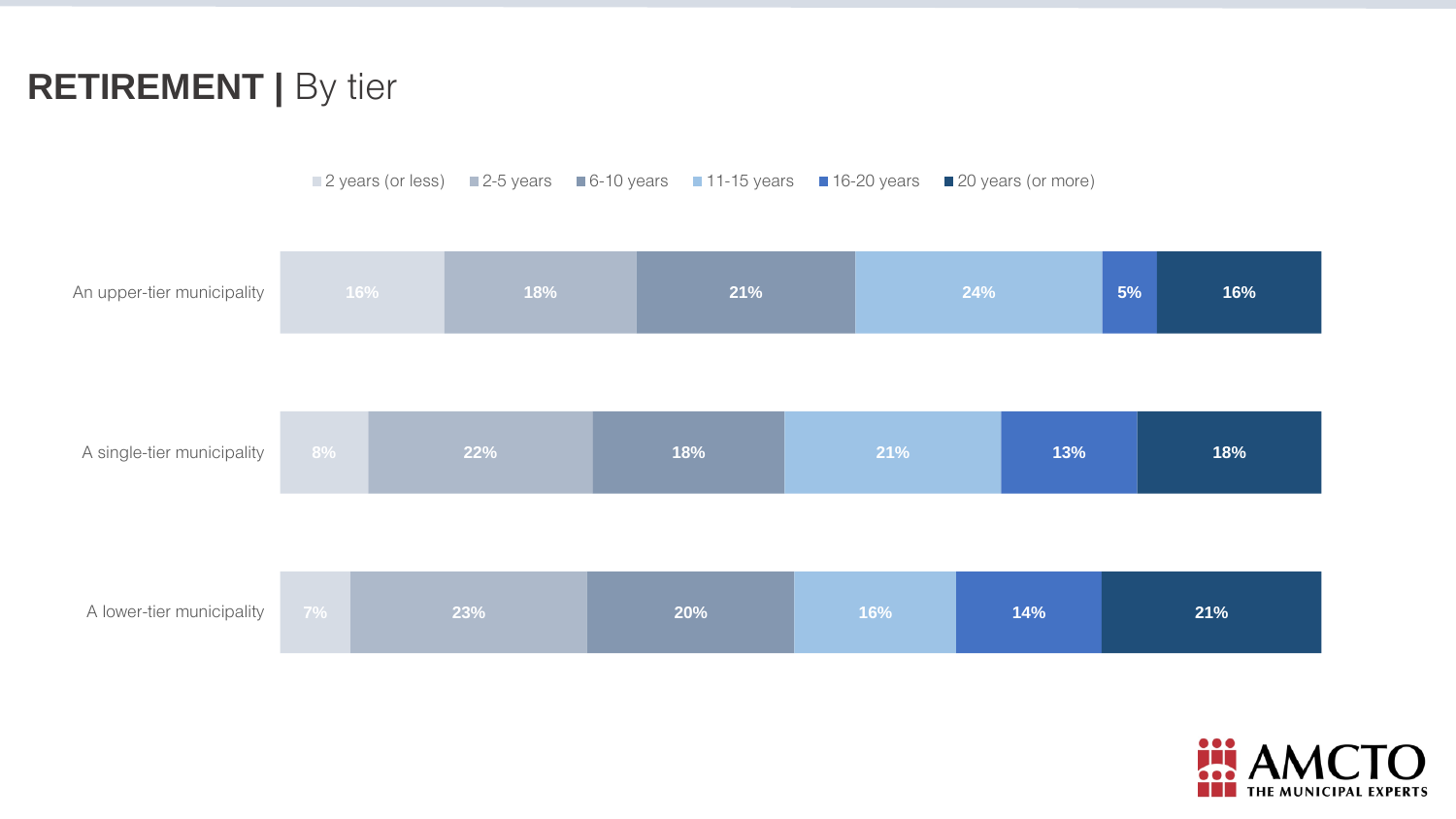### RETIREMENT | By location

■ 2 years (or less) ■ 2-5 years ■ 6-10 years ■ 11-15 years ■ 16-20 years ■ 20 years (or more)

| South West | 13%          | 19% |  | 25% |  | 6%<br>21%  |  |     | 17% |  |
|------------|--------------|-----|--|-----|--|------------|--|-----|-----|--|
|            |              |     |  |     |  |            |  |     |     |  |
| North      | $9\%$        | 25% |  | 17% |  | 22%        |  | 14% | 13% |  |
|            |              |     |  |     |  |            |  |     |     |  |
| Eastern    | 5%           | 26% |  | 21% |  | 23%        |  | 10% | 15% |  |
|            |              |     |  |     |  |            |  |     |     |  |
| Central    | $9\%$<br>18% |     |  | 19% |  | 11%<br>16% |  | 26% |     |  |

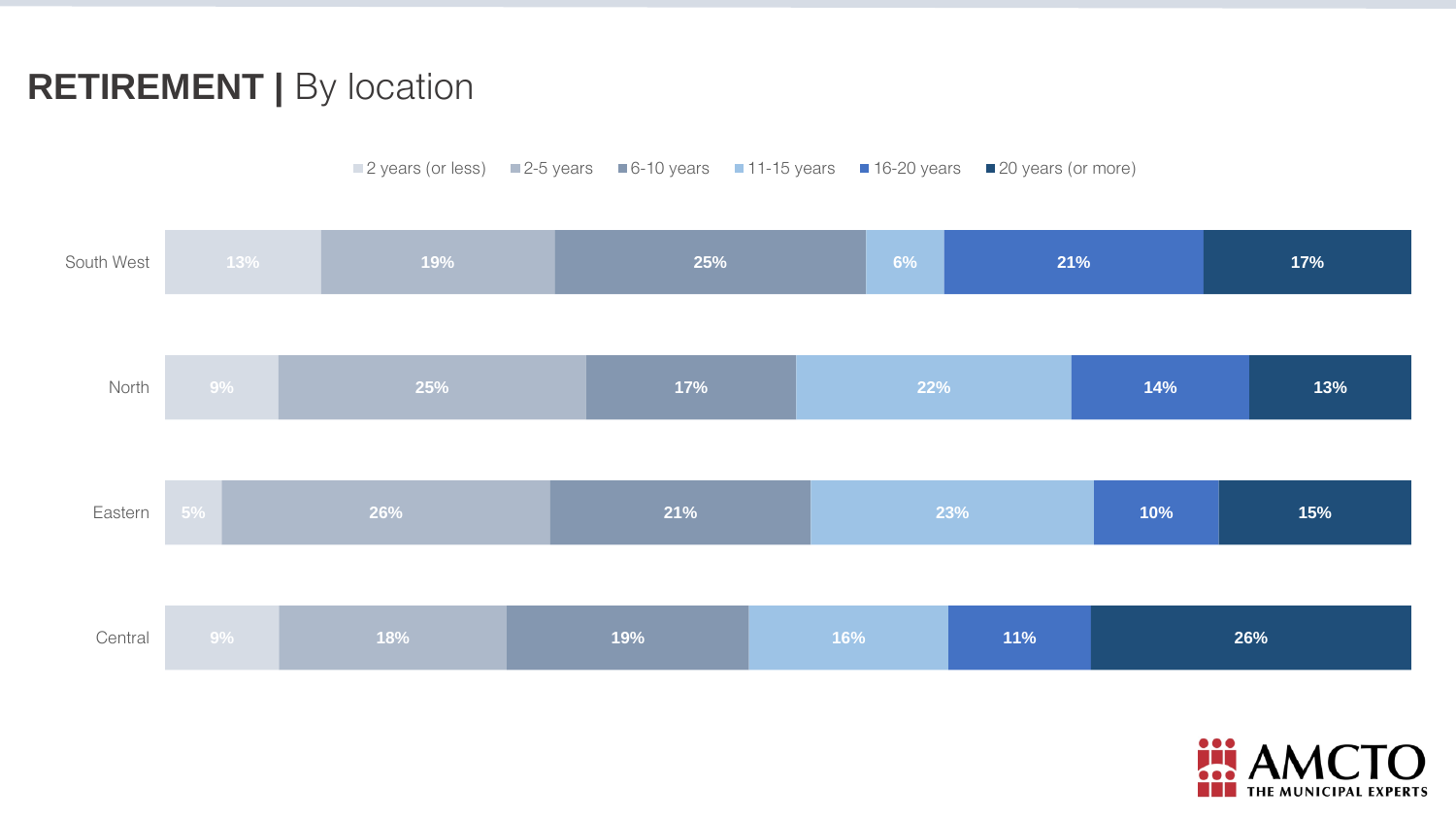# RETIREMENT | By AMCTO zone

14% 35% 30% 23% 23% 18% 14% 19% 10% 7% 26% 21% 21% 15% 23% 22% 25% 29% 25% 22% 21% 14% 9% 11% 9% 11% 5% 17% 21% 14% 14% 12% 9% 21% 30% 25% 22% 17% 9 8 7 6 5 4 3 2 1 ■ 2 years (or less) ■ 2-5 years ■ 6-10 years ■ 11-15 years ■ 16-20 years ■ 20 years (or more)

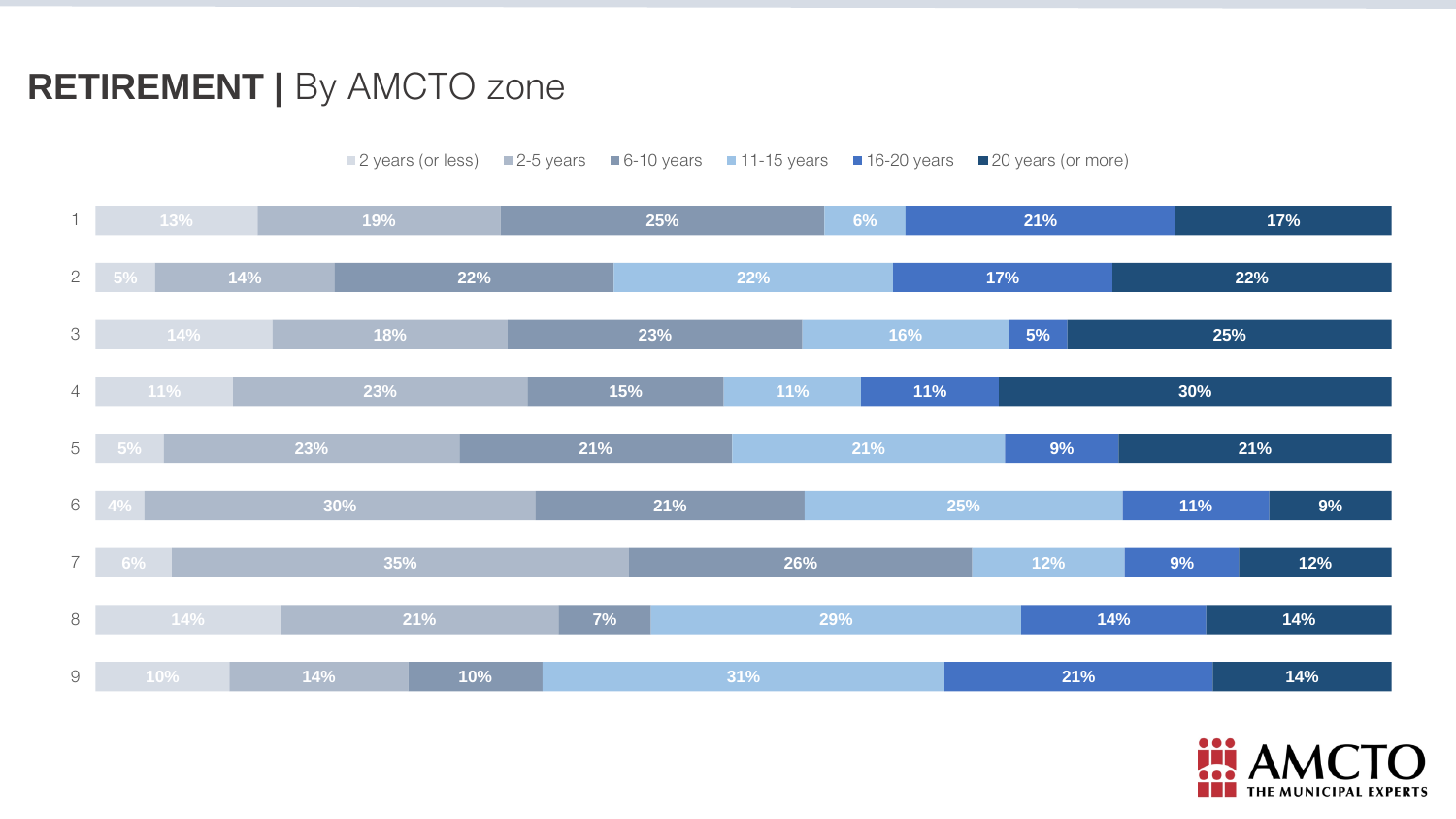### RETIREMENT | By department/ functional area